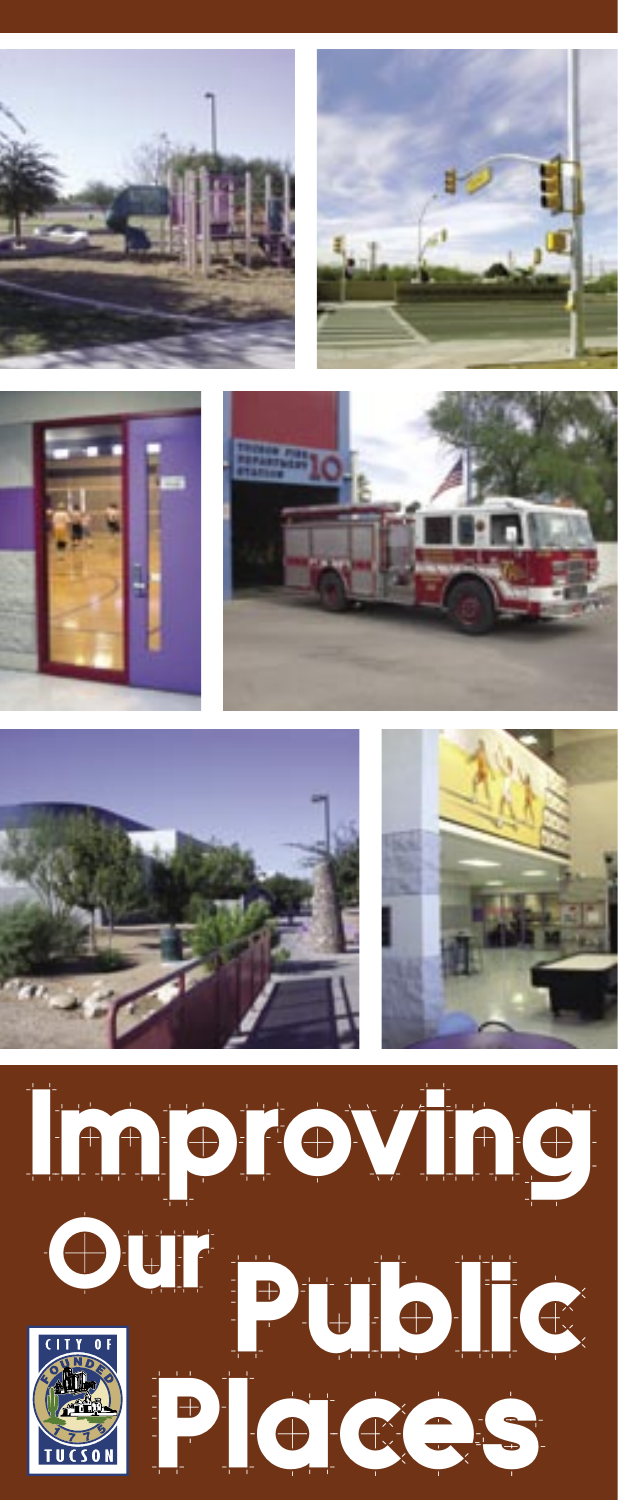Working Together "It was a smooth, fair process and I was absolutely pleased with the outcome. The City kept me involved and information was shared every step of the way. I was never in the dark."  **Bill DiVito, property owner**

 $\blacksquare$  he City of Tucson's job is to ensure the safety and quality of life of all its citizens. This involves providing services like water and garbage collection, as well as building and improving public places such as streets, police and fire substations, libraries, and parks. Sometimes, these public projects require the acquisition of private property - a process called eminent domain. The City of Tucson follows a step-by-step process to make sure that private property owners are compensated fairly and caused as little inconvenience as possible.

The City of Tucson believes two key objectives should be met when acquiring private property for a public purpose:

- 1. The citizens of Tucson are assured that public funds are spent fairly and equitably in conformance with applicable laws and regulations.
- 2. Private owners affected by such public projects will receive just compensation for any property purchased by the City, and that all relocation and acquisition benefits to which they are entitled shall be paid by the City in a fair, professional, and timely manner.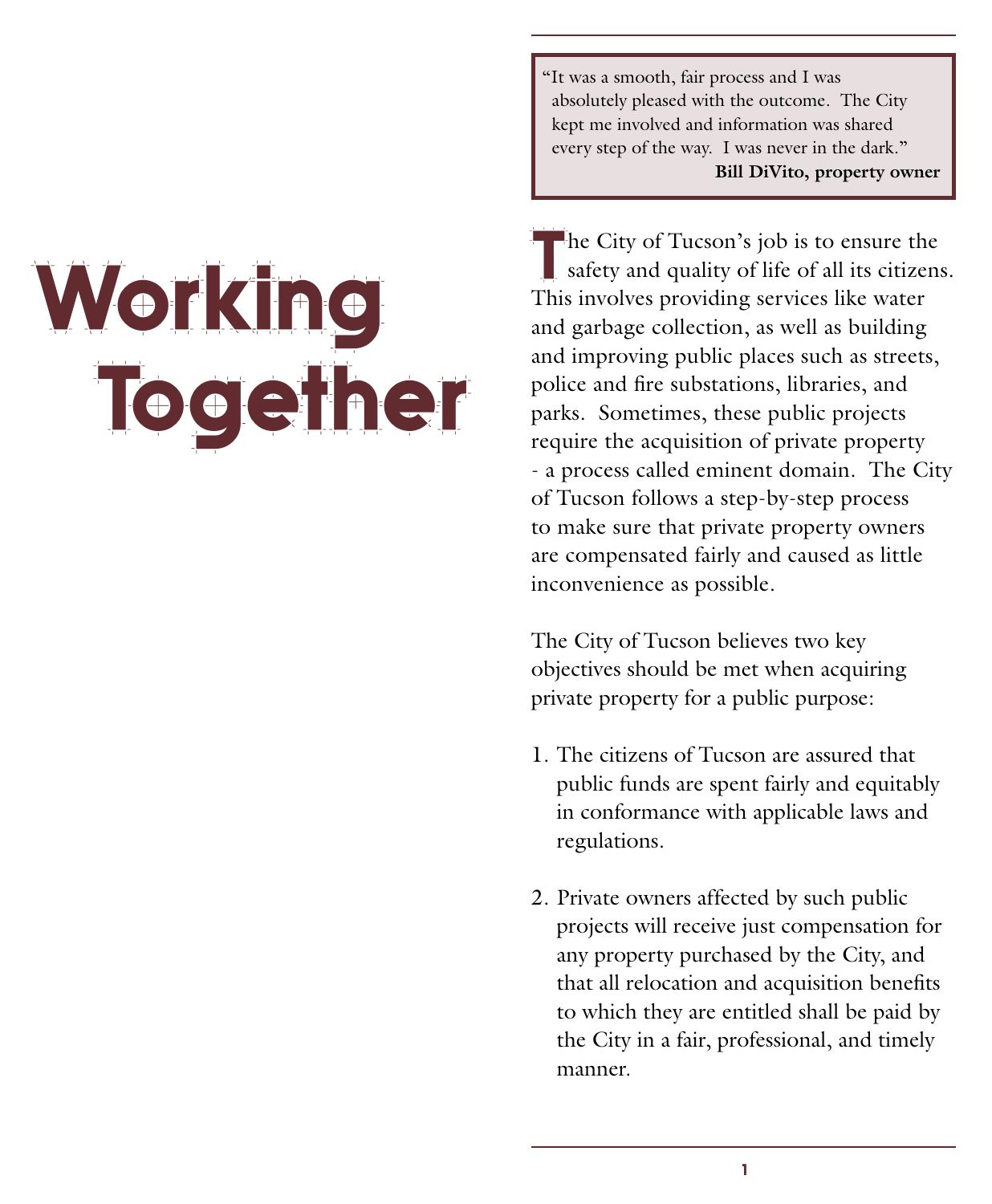

This brochure will help you become familiar with the process of purchasing private property for public projects, and will let you know what to expect during your interactions with the Real Estate Division of the City of Tucson. *It is our sincere desire that the information contained in this brochure will provide you with confidence in the process, and that at the conclusion of our transaction, you will feel that you were treated in a fair and just fashion by the City.*

## WHY MIGHT THE CITY NEED MY PROPERTY?

When planning a public project,<br>planning personnel, property agents, design engineers/architects, and traffic engineers work together to establish the location and design that will be of greatest benefit and safety to citizens. The final project design takes into account a number of factors: the public's well-being, feasible engineering, safety and economic concerns, and minimizing inconvenience to affected private citizens.

A certain amount of private property is sometimes needed by the City to bring about a public project. The decision to acquire private property is always made after careful analysis, using a long-range planning process. Long range planning is a "big picture" approach to our community's needs, which assures that public projects will serve Tucsonans today and in the future. It can take a year or more from the time planning begins to the start of construction, depending upon the complexity of the project. Often, one of the final steps necessary prior to construction is acquisition of private property rights.

# WHAT ARE THE CITY'S RESPONSIBILITIES TO ME OR MY TENANTS?

If the City acquires proprietizen, the City must: f the City acquires property from a private

- Treat all property owners and tenants impartially without regard to race, color, religion, sexual orientation, gender, or national origin.
- Fully explain how the compensation offer was determined.
- Provide relocation advisory assistance, and relocation expense reimbursements in accordance with federal, state, and local regulations.

"I was treated well and kept informed throughout the entire process, and I definitely felt that I received a fair price for the property."

**Rick Borane, broker**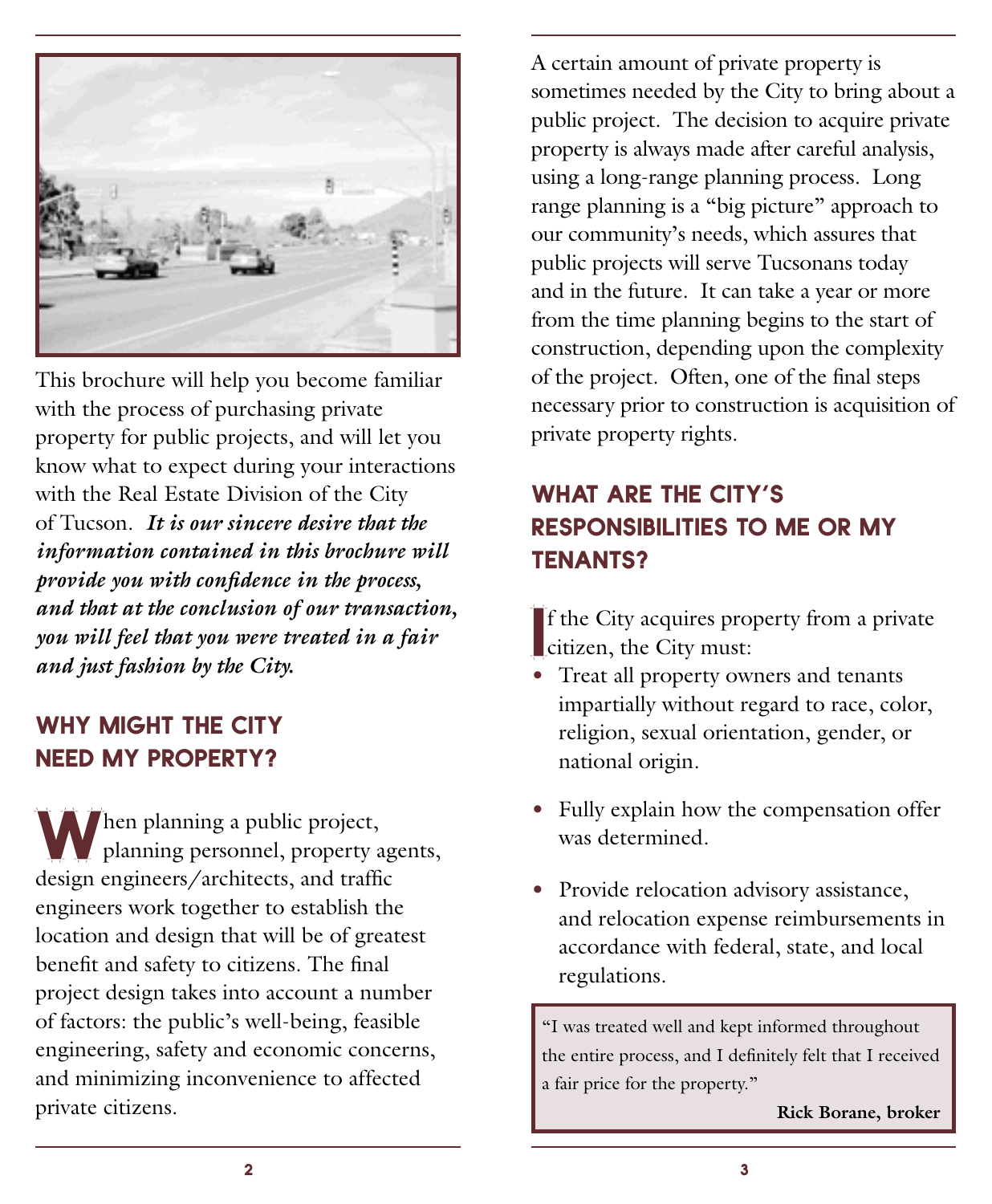# WHEN WILL I BE CONTACTED REGARDING ACQUISITION AND RELOCATION?

When a project location is selected and approved and the design is nearing completion, all affected property owners are contacted by a property agent of the City. In many instances, this is the first official contact the property owner will have with a representative of the City. These City employees or consultants working on behalf of the City are trained to explain plans and advise how a proposed project will affect your property. The property agent must get important information from you on the initial visit. This information includes property condition and other issues to make certain the property will be properly evaluated. The agent will spend time with you to get this information and answer questions concerning the acquisition procedure.

A relocation agent also will contact you if you or your tenants are required to move from the property. You will also receive a relocation brochure and full explanation of your relocation benefits (as will any tenants of yours). The relocation brochure will explain advisory assistance, payment of moving costs, replacement property search expenses, replacement housing payments, and rent supplements or down payment supplements, if applicable.



### WILL I RECEIVE A FAIR PRICE FOR MY PROPERTY?

Yes. It is the City's responsibility to pay fair market value for any private property it acquires. In all cases, the City will have an appraisal or estimate made on each property affected by a public project. The City employs both qualified staff and consultant appraisers. The appraiser makes an independent and impartial appraisal based on many factors, including an inspection of the property. You will be given the opportunity to accompany the appraiser on this inspection. In making the appraisal, the appraiser investigates and analyzes recent sales of similar properties in the area. The appraiser also compiles and obtains information concerning building costs, rental values and all other necessary information to provide an accurate estimate of the fair market value of your property. If the City needs only a portion of the property, the amount of compensation you will be offered is the difference between the fair market value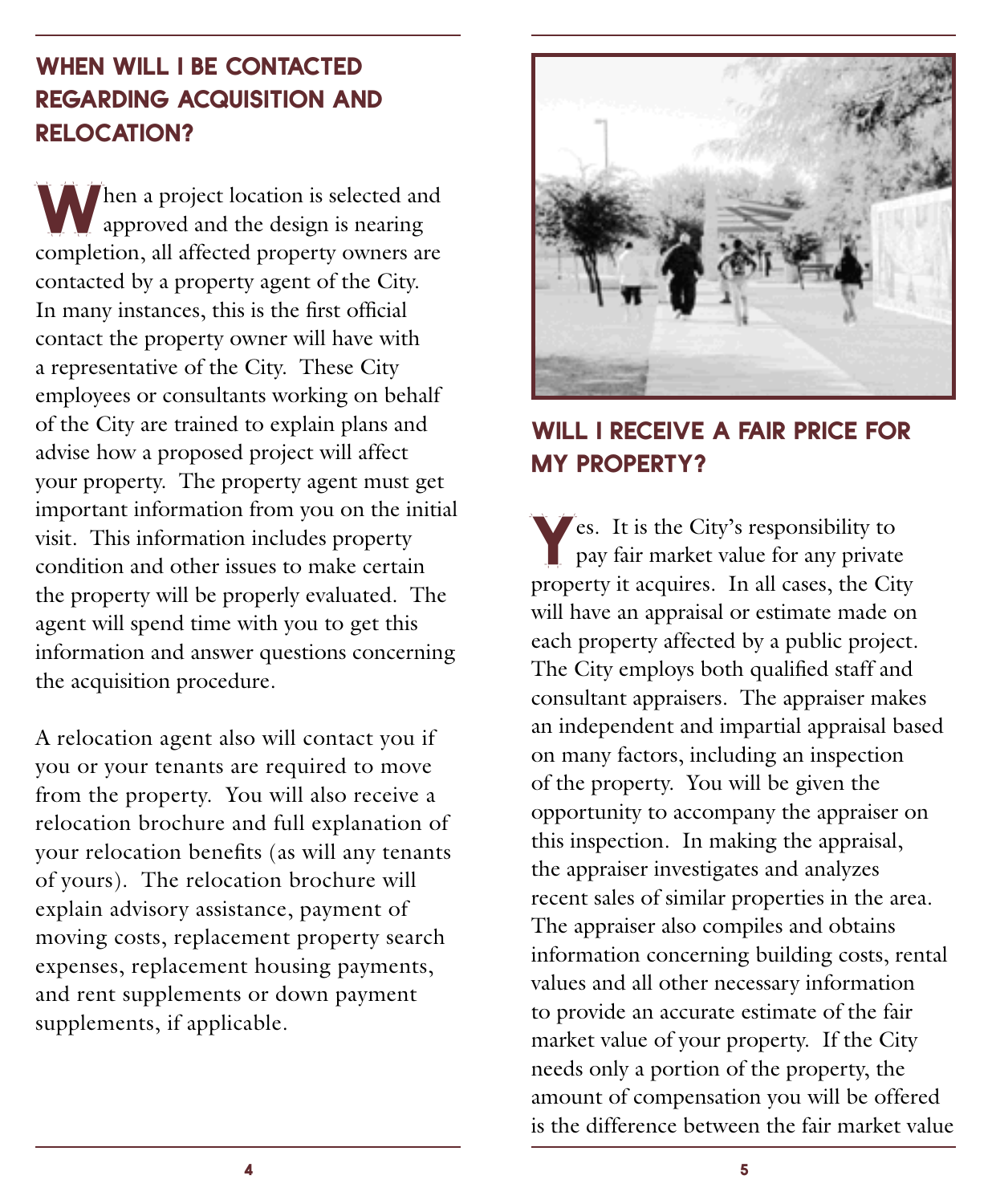of the entire property, immediately before the acquisition, and the fair market value of the remaining property immediately after the acquisition. If property is acquired in its entirety, the City will pay full fair market value for the property.

Depending on the complexity of the situation and the nature of the acquisition, an estimate may be made, instead of an appraisal, to determine the fair market value of the property right being acquired. This estimate will involve an analysis of recent sales of similar properties in the area and will still include an inspection of the property. When the appraisal or estimate is complete, a complete review will be done by another party to ensure that all elements affecting the property value are considered and an accurate estimate of value is established.



## WILL I RECEIVE A WRITTEN OFFER FOR MY PROPERTY?

Yes. After the just compensation amount is established, a City property agent will contact you. The offer for your property will be a value supported by the appraisal or estimate. Fairness dictates that all owners be treated equally, which is why offers and settlements must be based on proven, factual property values and not on the owner's skill, or lack of skill, in negotiating and trading. The present system assures that you will not be at a disadvantage if you are inexperienced in real estate transactions. If additional facts come to our attention that will lead to a revision in the just compensation amount, the adjustment will be made. You will be encouraged to provide any information you would like considered in the valuation process.

City agents will deal only with you, with your attorney or your representative. Negotiations are not normally done through real estate firms or others who do not have a direct interest in your property. The City is not responsible for real estate commissions and if an agent or representative is used, their fee is your responsibility. Similarly, should you choose to secure a broker/agent or attorney to assist you in a real estate transaction, the City will not pay any commissions or fees related to their services - those expenses are your responsibility.

An offer and draft purchase agreement for the full amount of the approved appraisal or estimate will be made to you by a property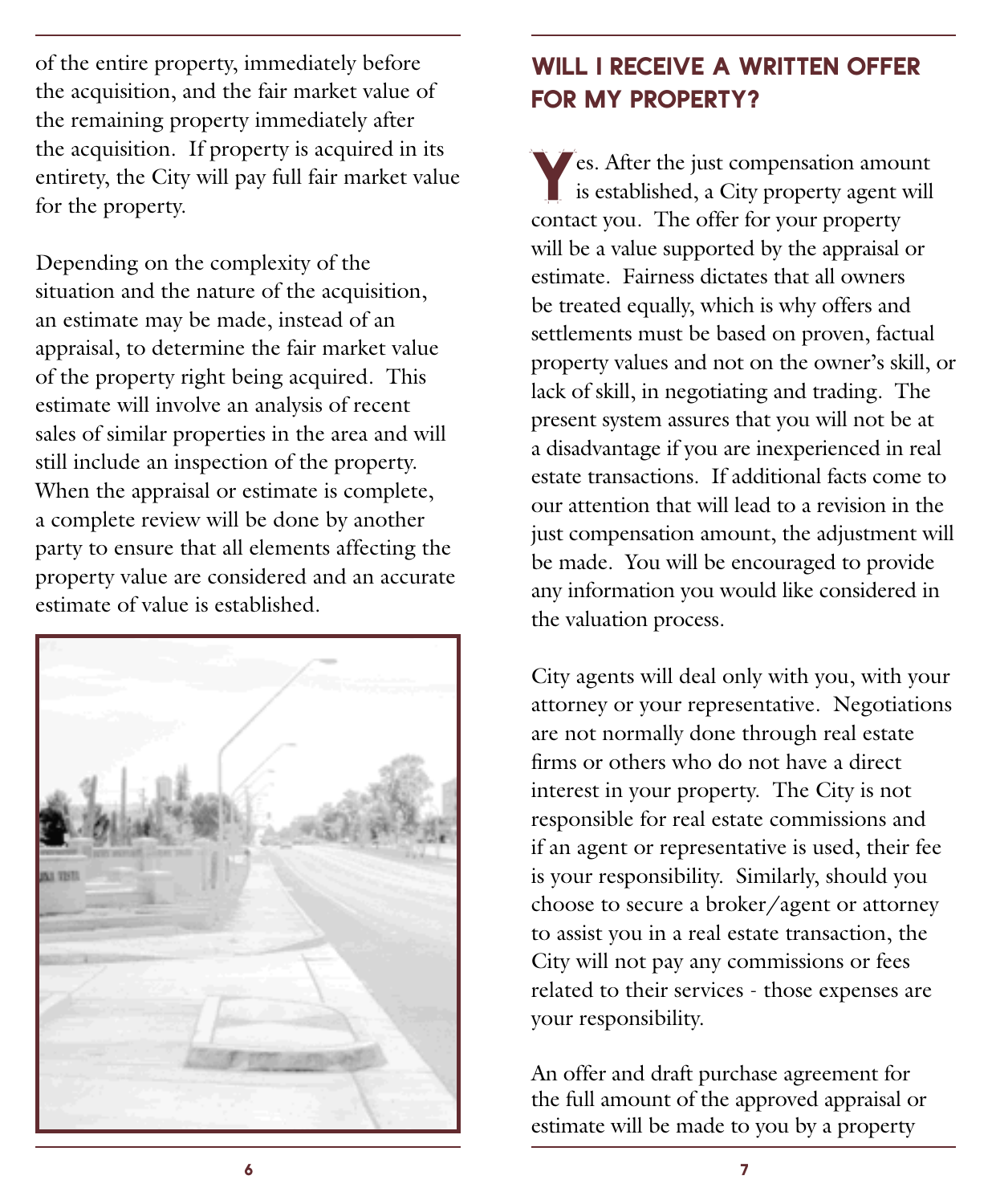agent. The offer will be accompanied by a summary statement of just compensation. The breakdown in the statement is helpful for tax purposes, and will include:

- 1. The amount offered as just compensation. In the case of a partial acquisition, the compensation for the real property to be acquired and compensation for damages and benefits, if any, to the remaining real property will be separately stated.
- 2. A copy of the appraisal or estimate.
- 3. A description and location of the property and type of property rights to be acquired, and a request to enter the property as soon as possible, if reasonable and possible.
- 4. An identification of buildings, structures and/or other improvements (including removable building equipment and trade fixtures) which are considered to be part of the real property for which the offer of just compensation is made. Where appropriate, the statement will identify any separately held ownership interest in the property, such as a tenant-owned improvement, and indicate that such interest is not covered by the offer.

Sometimes a purchase of a portion of private property would leave the owner with an "uneconomic remnant." An uneconomic remnant is a piece of property remaining

"It was a win-win situation. I was well compensated for my property, and I felt that I was contributing to the greater good. The new fire station makes sense because it helps protect the people and properties in that area."

**Andy Romo, property owner** 



after a portion has been purchased, which would have little or no remaining value. If the acquisition of only a portion of a property would leave you with an uneconomic remnant, the City will offer to acquire the full parcel.

# WHAT IF I INCUR ADDITIONAL EXPENSES?

The City will pay for all reasonable<br>transaction expenses associated with a purchase, such as recording fees, transfer fees and loan payoff fees, escrow, title and closing costs, and the pro-rated portion of any prepaid real property taxes. The City will pay for the initial appraisal or estimate. Should you desire your own appraisal or estimate, it would be at your expense. Should you choose to secure a broker/agent or attorney to assist you in a real estate transaction, the City will not pay any commissions or fees related to their services - those expenses are your responsibility.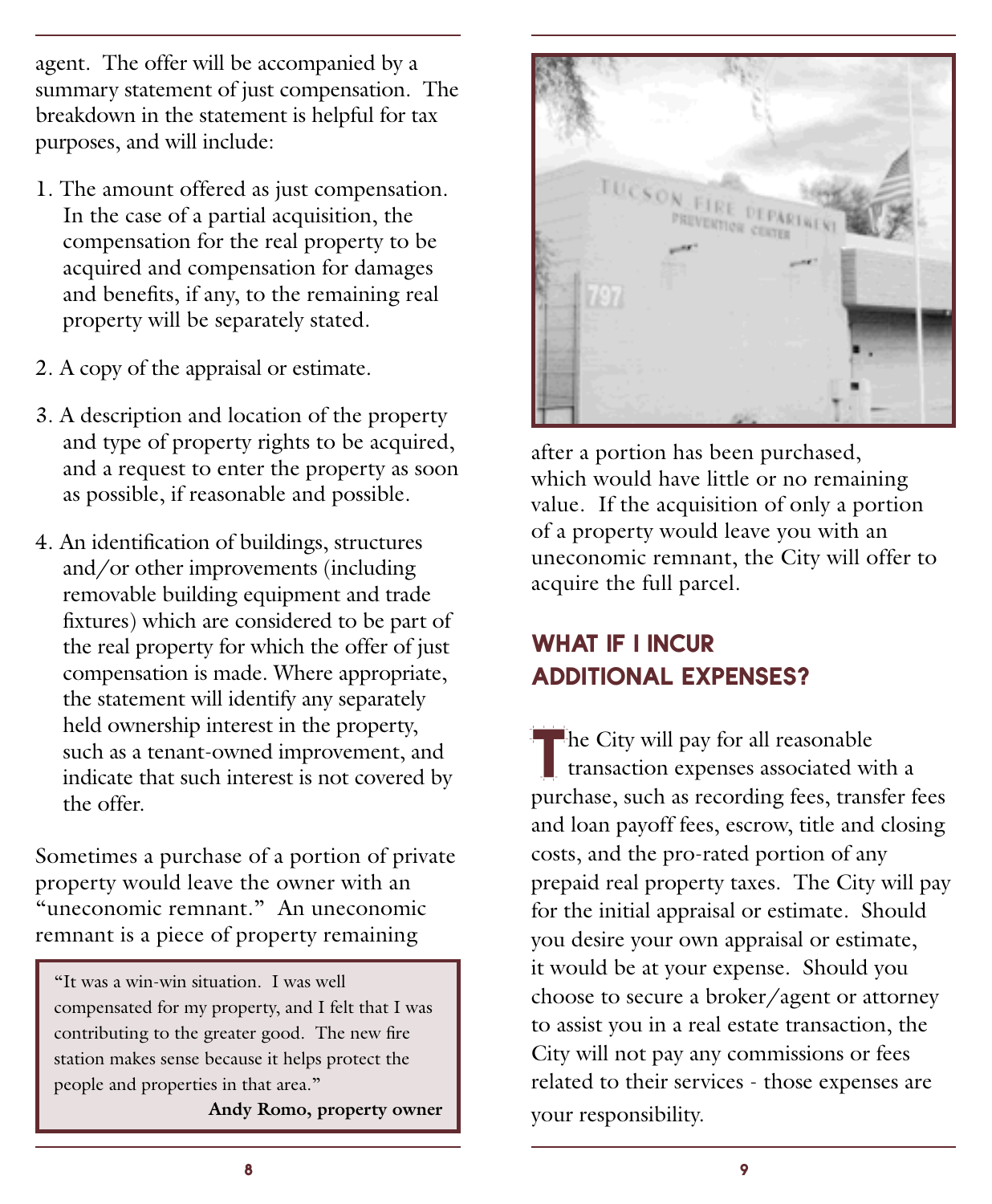## WHAT MUST I DO TO REACH A SETTLEMENT WITH THE CITY?

If you accept the offer by the City and<br>can convey clear title, in most cases you f you accept the offer by the City and may expect payment within 30 days from the date an agreement is signed. It is your responsibility, however, to satisfy any outstanding liens and encumbrances on the property to provide clear title. These encumbrances are normally paid at the time of closing of the transaction. Usually the property agent and assigned escrow officer handling your file will secure a release from the lien holder as a part of the closing.

The sale of property for public purposes comes under the Internal Revenue Service (IRS) classification of "Involuntary Conversion," as a settlement in lieu of condemnation (the exercise of eminent domain authority of the City). It is suggested that you contact an accountant or tax specialist of your choice to learn of the federal income tax impact of your settlement. There are some advantages granted to you in such cases, in terms of additional time provided to secure ownership in similar property and reduce capital gains tax obligations.

When applicable, occupants of your property will receive payment for moving expenses. Again, a relocation specialist trained in applying federal and local relocation rules and regulations will provide you with a complete outline of relocation eligibility.

# HOW LONG DO I HAVE TO LEAVE MY PROPERTY ONCE THE PROPERTY IS ACQUIRED?

If you are displaced from your property, you<br>will be given a minimum of 90 days written will be given a minimum of 90 days written notice to leave the property from the time an offer is made, and a minimum of 30 days once a settlement is closed and payment is received (or from the time the property is condemned, if that action is necessary).

## WHAT IF AN AGREEMENT IS NOT REACHED WITH THE CITY?

t is the City's policy to make every<br>reasonable effort to acquire property by  $\mathbf t$  is the City's policy to make every negotiations. Ninety-five percent of all property transactions made by the City are resolved via settlement, without need for any legal process. In the event the City is unable to reach an agreement with a property owner, the City will institute the necessary court procedures with the Pima County Superior Court. The City will promptly deposit the full amount of estimated just compensation with the Court when the condemnation proceedings are filed. Any time after the action is instituted, you may still accept a settlement of the case, in lieu

"The process went quickly and I was glad to help because I think the new fire station is going to be a big plus for the area. I was given three years to reinvest my money from the condemned property, so I was able to take my time and buy another property that I really liked. That took the pressure out of reinvesting."

**Ray Rivas, property owner**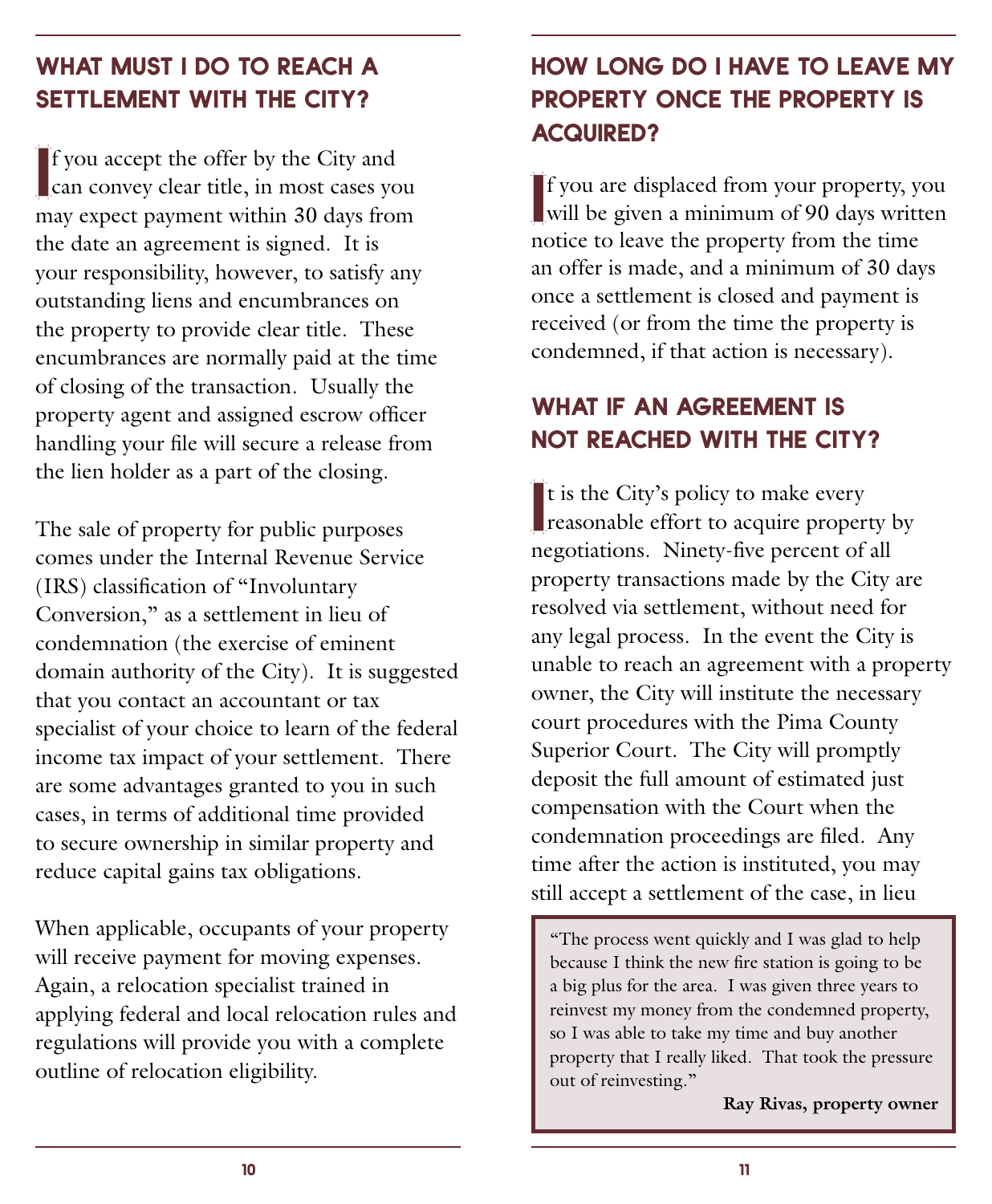of condemnation. If you wish to contest the compensation amount, you may want to consider securing the services of an attorney for further advice.

Upon filing and acceptance of an Order to Show Cause and granting of Immediate Possession to the property, the City will have the right of secure possession to the property required for the project. You must satisfy all liens and encumbrances against the property, whether the purchase is settled by agreement or court action.

The above is set out not as advice, but to inform you of the available options should you elect not to accept the offer made for your property.

#### WHOM DO I CONTACT IF I HAVE ADDITIONAL QUESTIONS?

We cannot answer every question<br>
concerning City property procedures in this brochure. However, we hope this information will help you understand the process the City of Tucson follows when acquiring real estate. We sincerely hope that your upcoming transaction with our Division will be a satisfactory experience for both you and for our personnel involved. We believe that you will find them courteous, thoughtful, knowledgeable, and aware of their obligations to you as an individual, as well as to the public in general. If you have any further questions, please call the City of Tucson Real Estate Division at (520) 791-4181, or send an e-mail to Real.Estate@tucsonaz.gov

#### **NOTES**